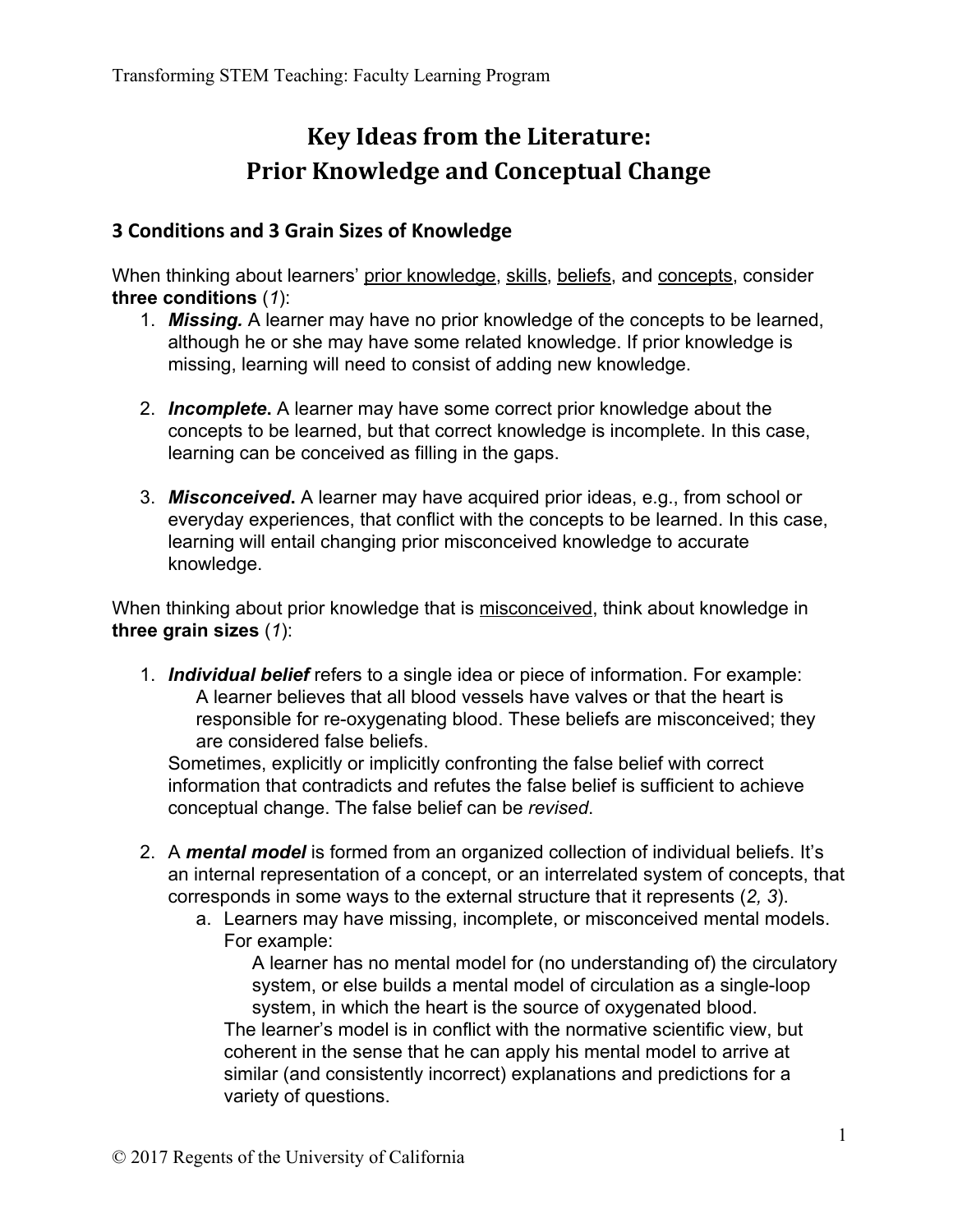Transforming STEM Teaching: Faculty Learning Program

b. Sometimes, when false beliefs within a flawed model are refuted by instruction and recognized by learners as contradictions, the learners can "self-repair" their flawed mental models (*1*). The flawed mental models can be *transformed* into the correct model. But knowing and learning many correct individual beliefs, or revising many false individual beliefs, doesn't guarantee successful transformation of a flawed mental model into the correct one. Critical individual false beliefs can undermine a correct mental model. For example:

In understanding what causes moon phases, we saw that a common and critical false belief among learners is that Earth's shadow causes the phases of the Moon.

To counter the false belief's role in the mental model, in our moon phases routine we deliberately explored shadows at the very start of the activity.

- 3. *Categorizing* is the process of identifying a new concept and assigning it to a known category to which you feel it belongs (*4*). We typically categorize everything we encounter, automatically—whether consciously or not (*5*). This process is an important learning mechanism, because in assigning a concept into a category, the concept inherits the features and attributes of that category. As a result, a learner can use knowledge of the category to make many inferences and attributions about the new concept, object, experience, or phenomenon.
	- a. Categories can be organized by their properties and the relations between them, such as whether they are **entities** (e.g., can be contained, have weight, occupy space); **processes** (e.g., occur, take time); or **mental states** (e.g., emotion, intention).
	- b. Learners may have misconceptions because they have mis-categorized something in one of two ways:
		- They may mis-categorize something *into one category rather than another*.

For example, learners often mis-categorize heat as an *entity*. They think of heat as a physical object, such as "hot molecules," or a substance, such as "hot stuff" or "hotness" (*6*). But heat is actually a *process*, not an entity: it's the transfer of energy from a hot object to a colder object.

● Or learners may mis-categorize something *within a category*. For example:

Children who believe Earth is flat categorize it as a *physical* entity, while those who believe it is spherical categorize it as a *solar* entity in space (*7*).

If a learner's misconception is due to an error in categorizing, then instruction needs to focus at the categorical grain-size level.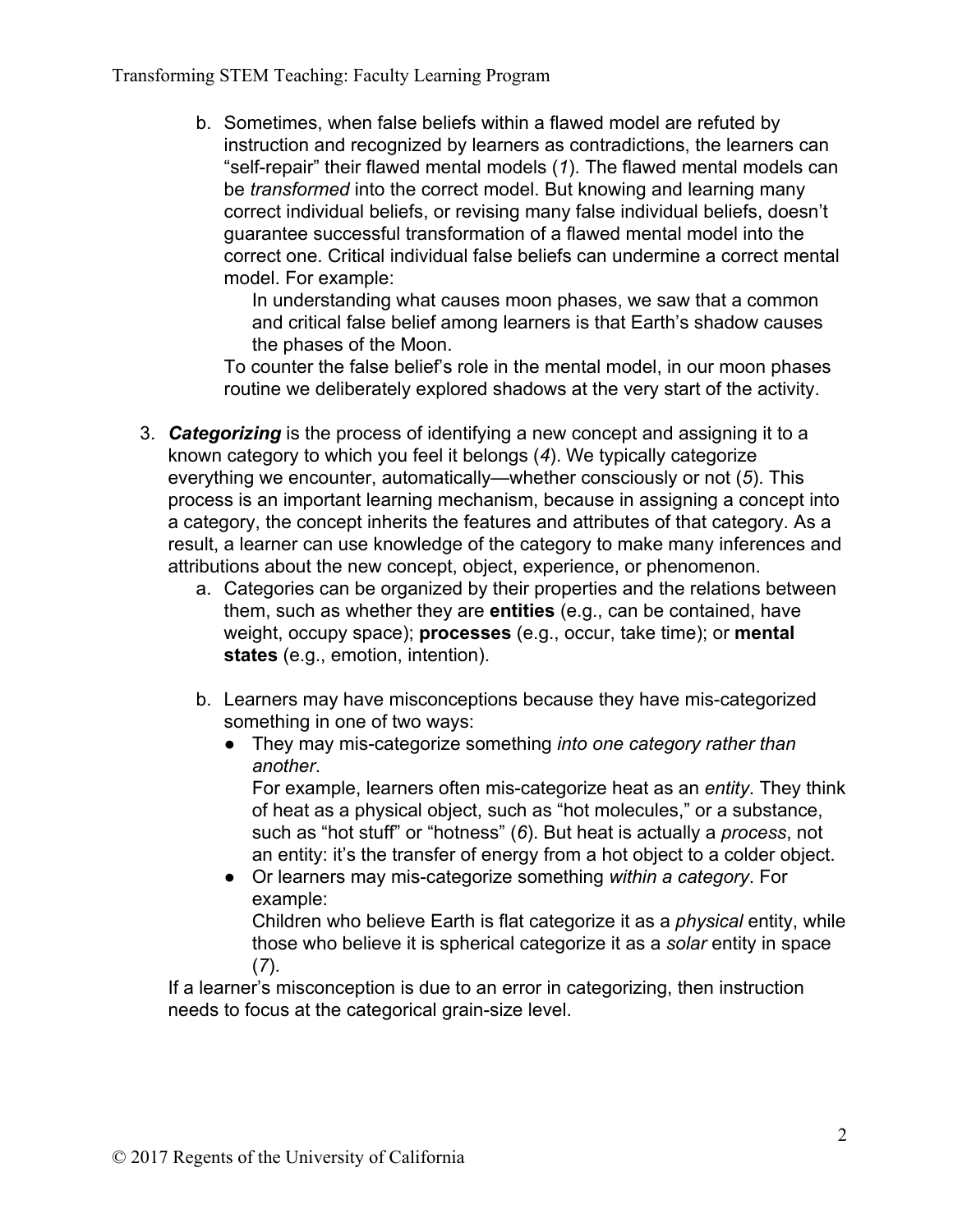## **Addressing Misconceptions**

**(A)** Instructional approaches to building learners' conceptual understanding, which include addressing their misconceptions, need to consider how the misconception is occurring for the learners. Learners sometimes let go of their incorrect ideas readily. At other times, the misconceived understandings are robust and highly resistant to change, despite instructional interventions. Researchers and educators are still challenged with understanding why conceptual change can be so difficult.

Studies in cognitive neuroscience offers some interesting insights (*8, 9*). Functional MRI (fMRI) scans of students engaged in causal reasoning tasks showed that when students were given data consistent with their preferred theory, areas in the brain thought to be involved in learning were activated. When presented with data *in*consistent with their preferred theory, areas of the brain associated with error detection and conflict monitoring were activated.

Essentially, when people receive information inconsistent with their preferred theory, learning does not easily occur. So, what are the origins of their erroneous thinking?

- **(B)** Learners' inaccuracies arise in many different ways:
	- *Personal experience*. Learners' misconceptions often arise from their experiences—that a heavy rock falls to the ground faster than a light piece of paper, or that it's hotter as they move closer to the fire. These observations support and strengthen their beliefs—that heavy things fall faster than light things (versus the physicist's view that all objects fall at the same rate), or that Earth is closer to the Sun (and therefore hotter) during summer (versus the astronomer's explanation that seasons are due to the tilt of Earth's axis in relation to the Sun). So while their everyday observations are sensible and useable for explaining many experiences, they can also be problematic.
	- *Instruction*. Students may overgeneralize analogies, particularly if they're unfamiliar with a topic or don't understand the source example (*10*) or can't discriminate between good and faulty sources. The teaching materials may be inaccurate or misleading; science content in textbooks has been found to give erroneous explanations and incomplete information (*11, 12*), or the diagrams may be depicted in confusing and misleading ways. (For example, a nucleus is drawn large and the electron very small, with no indication in the text to clarify the scale representation; students are then surprised to learn that the nuclei themselves are very small, even the most massive ones (*11*).)
	- *Diversity of information*. Topics like climate change, evolution, smoking, and vaccines have social, political, and economic implications. For some topics, such as climate change, the scientific concepts are complex and sometimes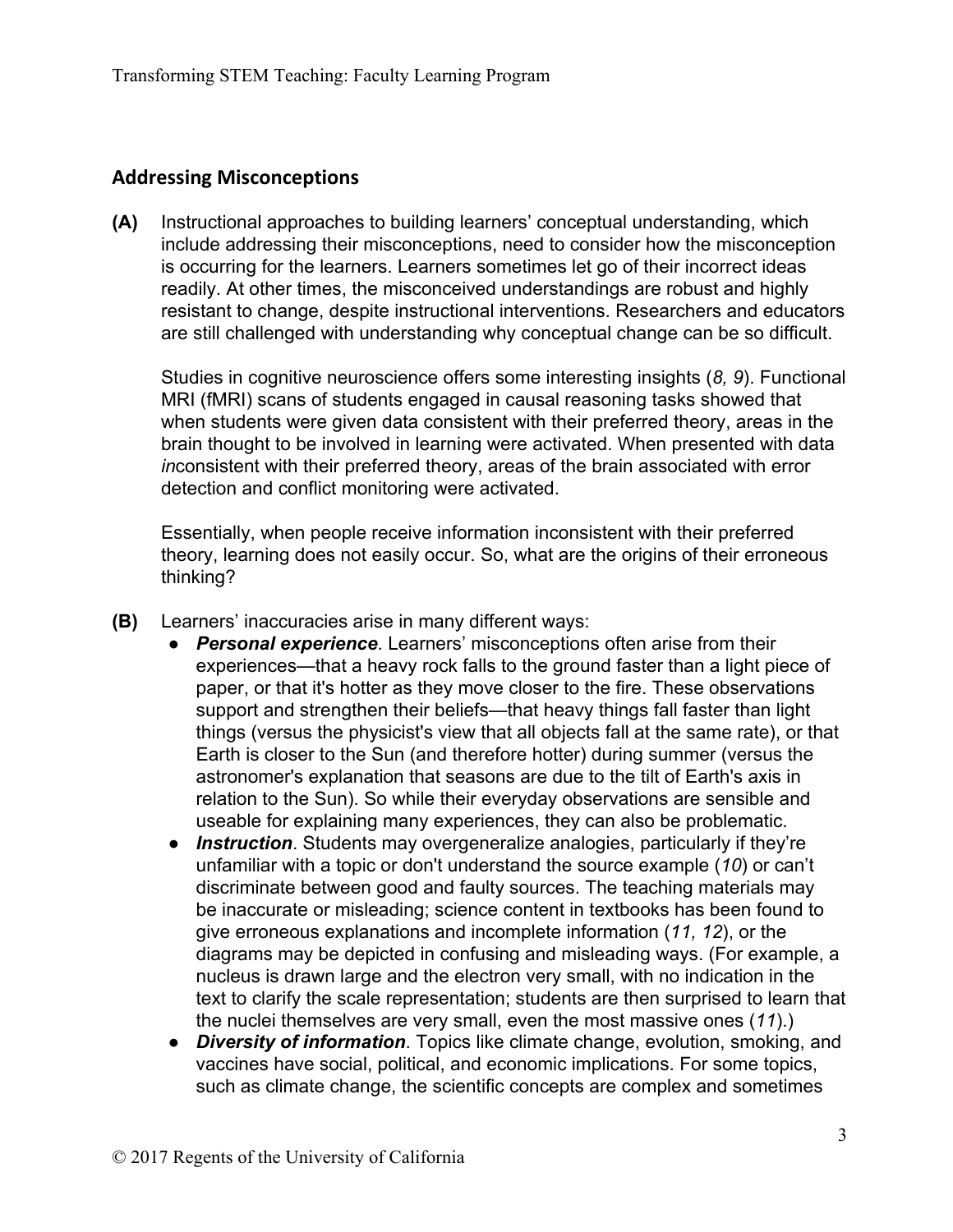counterintuitive to personal experiences. For others, such as evolution, information is influenced by different belief systems. Moreover, the concepts may not be taught in schools at all, or what is taught competes with other, contradictory sources of information (*13*).

- **(C)** Conceptual change does happen. It takes time and is a slow process. Conditions that facilitate conceptual change include:
	- *Awareness of contradiction*. In order for learners to revise their false beliefs, transform their mental models, or even re-categorize concepts, they must recognize the contradiction between what they think and the scientific view (*1, 14*). Without this awareness, learners may simply assimilate the new information without clarifying for themselves how it fits, or they may ignore the new information altogether.
	- *Availability of alternative concept*. Learners may revise a belief if he can think of (or is given) an alternative belief. If no alternative theory, model, or interpretation is available, he may stick to the old belief even when predictions from it are not supported (*14*).
- **(D)** Instructional practices found to be especially effective in addressing learners' misconceptions include (*15*):
	- Student participation, active engagement, and discourse
	- Opportunities for reflection, metacognition *(16)*
	- Interactive lecture, lecture tutorial *(17–19)*
	- Bridging analogies *(10, 20)*

## References

- 1. M. T. Chi, Three types of conceptual change: Belief revision, mental model transformation, and categorical shift. *International handbook of research on conceptual change*, 61-82 (2008).
- 2. J. Clement, S. Vosniadou, The role of explanatory models in teaching for conceptual change. *International handbook of research on conceptual change*, 417-452 (2008).
- 3. N. J. Nersessian, in *International Handbook of Research on Conceptual Change,* S. Vosniadou, Ed. (Routledge, New York, NY, 2008), chap. 15, pp. 391-416.
- 4. J. D. Bransford, A. L. Brown, R. R. Cocking, Eds., *How people learn: Brain, mind, experience, and school*, (National Academy Press, Washington, DC, 2000).
- 5. D.A. Sousa, *How the Brain Learns*. (Corwin Press, 2016)
- 6. M. Wiser, "Is heat hot?" inducing conceptual change by integrating everyday and scientific perspectives on thermal phenomena. *Learning and Instruction* **11**, 331-353 (2001).
- 7. M. Siegal, G. Nobes, G. Panagiotaki, Children's knowledge of the Earth. *Nature Geoscience* **4**, 130-132 (2011).
- 8. K. Dunbar, J. Fugelsang, C. Stein, in *Thinking with data,* M. C. Lovett, P. Shah, Eds. (Lawrence Erlbaum Associates, Mahwah, NJ, 2007), pp. 193-206.
- 9. J. A. Fugelsang, K. N. Dunbar, Brain-based mechanisms underlying complex